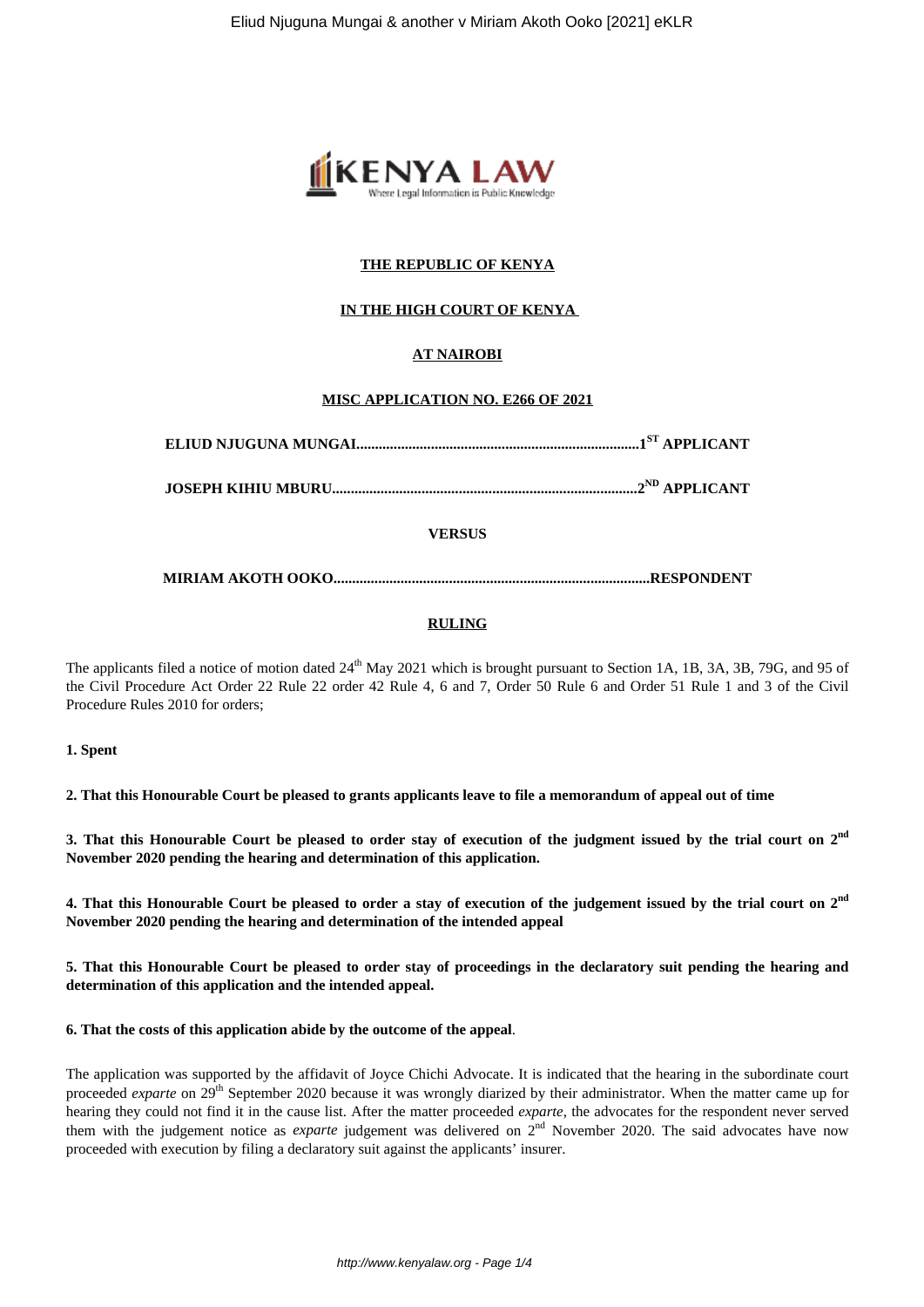The applicants seek to appeal against the aforementioned judgement and the time within which an appeal can be lodged has since lapsed. Also the 30 day stay of execution granted by the trial court has since lapsed.

The applicants submitted that the delay was not inordinate since they were not aware that the judgement had been delivered and when they found out that the respondent had filed a declaratory suit, they immediately filed the application herein. That this application will not cause any prejudice to the respondents and they are willing and able to give reasonable security in the form of a bank security.

It was also the applicants' submission that the intended appeal raises pertinent issues and has a high chance of success unless granted leave to appeal out of time, the applicants stand to suffer irreparable loss and damage. The respondent is likely to execute which would render the appeal nugatory and greatly prejudice them.

The application was opposed by the replying affidavit of Miriam Akoth Ooko dated 14<sup>th</sup> October 2021. She averred that she instituted the suit against the applicants seeking compensation for injuries sustained on  $17<sup>th</sup>$  June 2019. Judgement was delivered on  $2<sup>nd</sup>$  December 2020 and the present application was filed on  $24<sup>th</sup>$  May 2021. The applicant has not given the reason for delay and nothing has been attached in the application to show follow up was made in the registry.

Counsel for the respondent submitted that the applicants have not met the threshold for granting them stay of execution. The applicants have not shown sufficient cause nor have they indicated how they would suffer substantial loss if the decretal sum is paid to the defendant.

It was also submitted that the application is sworn by an advocate and breaches the provisions of the civil procedure act which requires that affidavits be confined to such facts as the deponent is capable of his own knowledge to prove.

The respondents argued that the applicants have to demonstrate any peculiar circumstances that necessitate withholding of the decretal sum. The applicants have not even stated how they would suffer substantial loss. In support counsel cited the case of **Equity Bank Ltd v Taiga Adams Co. Ltd [2006] eKLR**

**"In the application before me, the applicant has not shown or established the substantial loss that would ensue if this stay is not granted. The only way of showing or establishing substantial loss is by showing that if the decretal sum is paid to the Respondent – that is execution is carried out – in the event the appeal succeeds, the Respondent would not be in a position to pay- reimburse – as he/it is a person of no means. Here, no such allegation is made, much less established, by the appellant/applicant."**

# **Analysis and Determination.**

The three issues for determination are:-

- a. Whether to grant leave to appeal out of time"
- b. Whether to grant a stay of execution pending the hearing and determination of appeal"
- c. Whether to grant a stay of proceedings in the declaratory suit"

Under Section 79G of the Civil Procedure Act, a party may be granted leave to file an appeal out of time if he satisfies the court that he has good reason for not filing the appeal within the time provided by law. In the case of **Thuita Mwangi v Kenya Airways Ltd [2003] eKLR**, the Court of Appeal reiterated the conditions to be considered in deciding whether or not to grant extension of time to file an appeal. These are the length of the delay, the reason for the delay, possibly, the chances of success of the appeal if the application is granted, and finally, the degree of prejudice to the respondent if the application is granted.

In this case it is the applicants' case that they were not aware that judgement had been delivered as they were not served with any notice and the matter proceeded *exparte*. They only received information when the respondent filed a declaratory suit.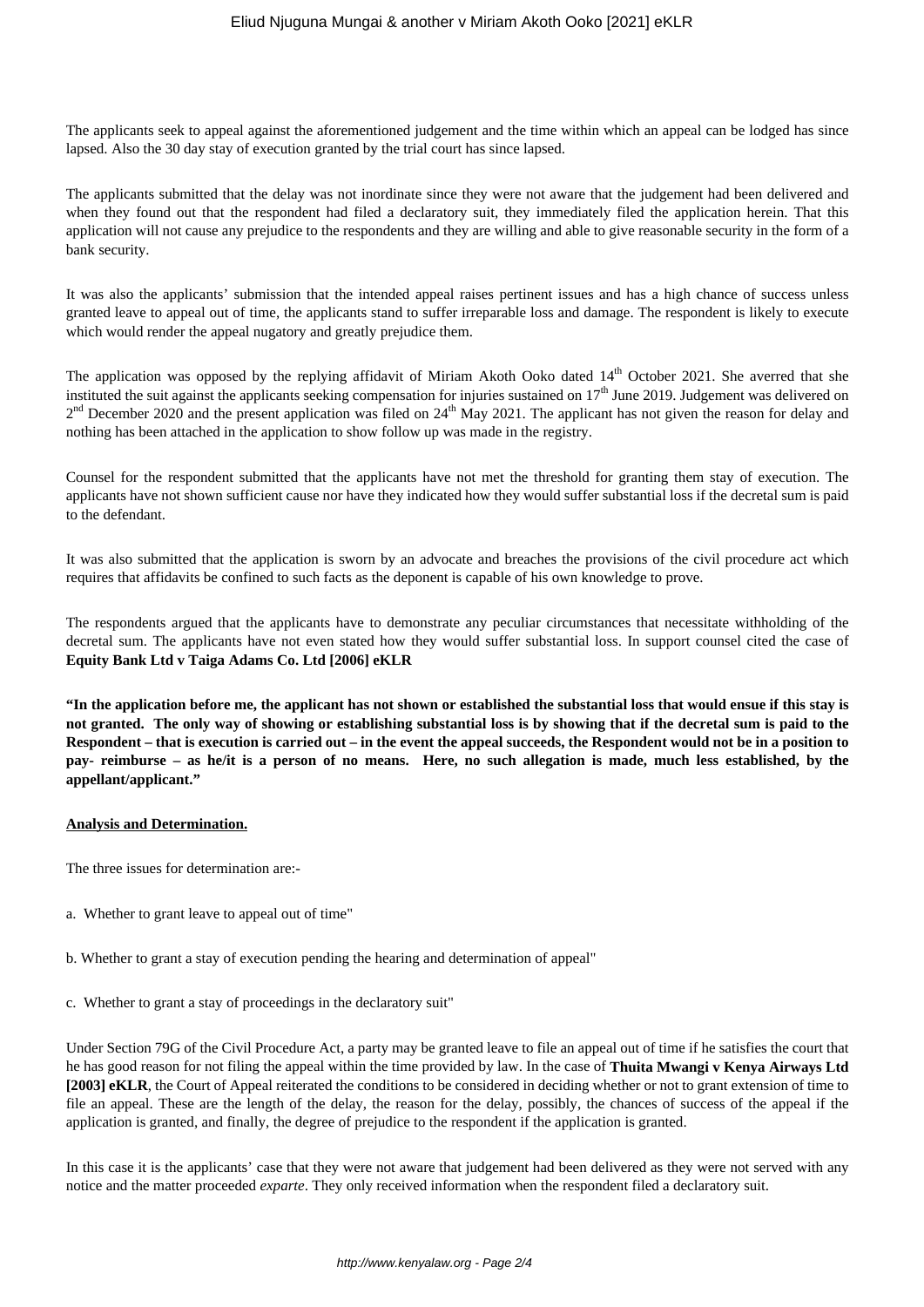Judgement was delivered on  $2^{nd}$  November 2020 and the application herein was filed on  $24^{th}$  May 2021 about 6 months after. Bearing in mind that the decision sought to be appealed from was delivered in the absence of the applicants. It is in the interest of justice that the applicants be granted leave to appeal out of time. No notice of entry of judgment was served on the applicants.

A Grant of stay of execution pending appeal is provided for under Order 42 Rule 6 of the Civil Procedure Rules, the relevant part of which states as follows:

**"(1) No appeal or second appeal shall operate as a stay of execution or proceedings under a decree or order appealed from except appeal case of in so far as the court appealed from may order but, the Court Appealed from may for sufficient cause order stay of execution of such decree or order, and whether the application for such stay shall have been granted or refused by the court appealed from, the court to which such appeal is preferred shall be at liberty, on application being made, to consider such application and to make such order thereon as may to it seem just, and any person aggrieved by an order of stay made by the court from whose decision the appeal is preferred may apply to the appellate court to have such order set aside.**

**(2) No order for stay of execution shall be made under subrule (1) unless—**

**(a) the court is satisfied that substantial loss may result to the applicant unless the order is made and that the application has been made without unreasonable delay; and**

**(b) such security as the court orders for the due performance of such decree or order as may ultimately be binding on him has been given by the applicant.**

**(3) …**

**(4) For the purposes of this rule an appeal to the Court of Appeal shall be deemed to have been filed when under the Rules of that Court notice of appeal has been given.**

**(5) …**

# **(6) Notwithstanding anything contained in subrule (1) of this rule the High Court shall have power in the exercise of its appellate jurisdiction to grant a temporary injunction on such terms as it thinks just provided the procedure for instituting an appeal from a subordinate court or tribunal has been complied with."**

An applicant for stay of execution of a decree or order pending appeal is obliged to satisfy the conditions set out in Order 42 Rule 6(2), aforementioned: namely (a) that substantial loss may result to the applicant unless the order is made, (b) that the application has been made without unreasonable delay, and (c) that such security as the court orders for the due performance of such decree or order as may ultimately be binding on the applicant has been given.

The applicants herein have indicated that they have an arguable appeal with high chances of success and that if orders of stay of execution are not granted it would render the appeal nugatory. They also indicated that they are willing to provide security in the form of a bank security.

The dispute involves a claim for damages arising from a road traffic accident. The plaint in Civil Suit number E225 of 2021 shows that the accident involved two vehicles. The original suit proceeded *ex parte*. The applicants intend to pursue an appeal. On the other hand, the respondent is seeking to enjoy the fruits of her judgment. She was awarded Kshs.258,968 plus costs of Kshs.91,625. The total claim is for Kshs.350,593.

Given the circumstances of the case, I am satisfied that the application herein is merited and is hereby granted on the following terms:-

# **1. The appeal shall be filed and served within 14 days hereof.**